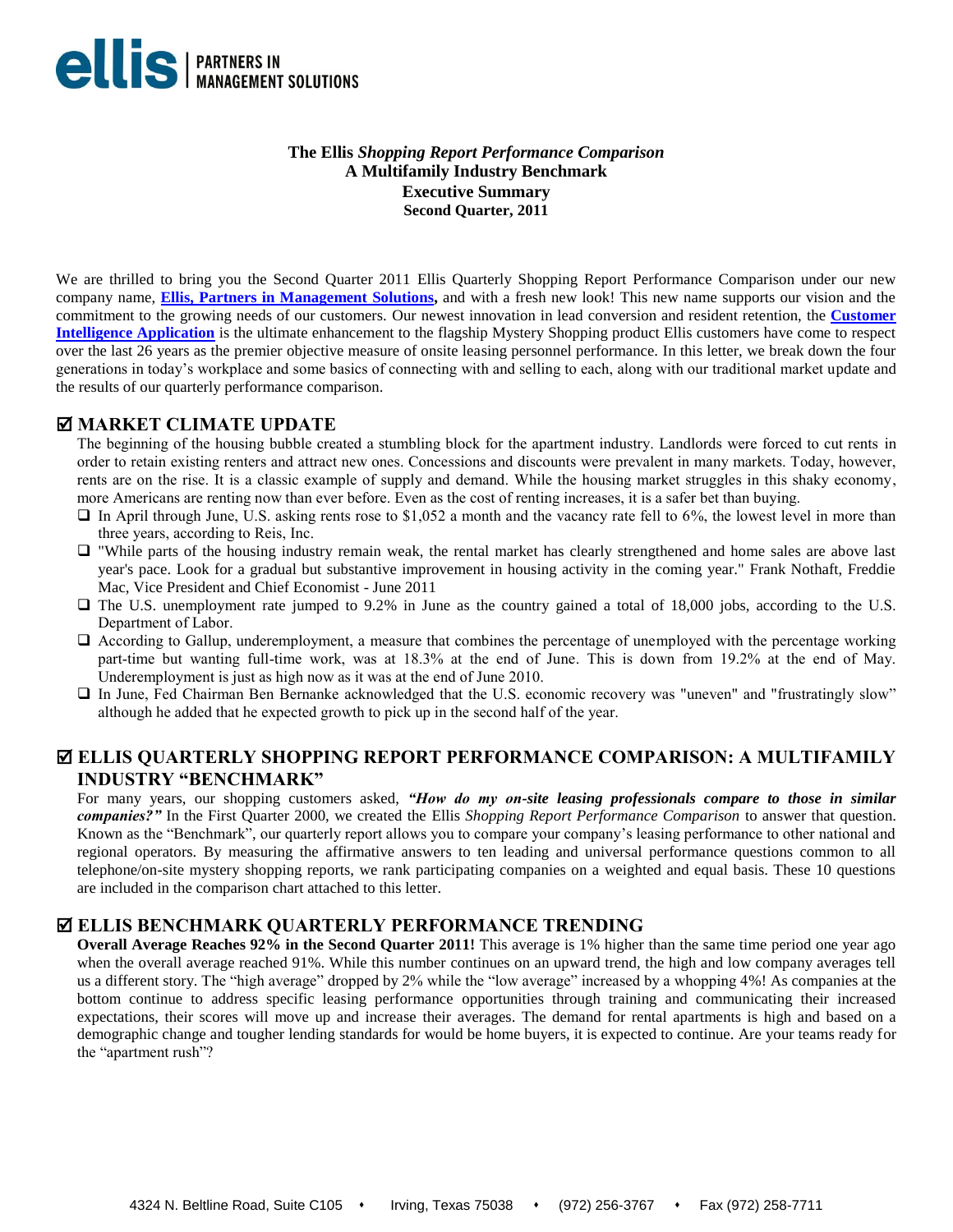

## **TOP-RANKED PARTICIPATING COMPANIES**

### **1 st Place – Carmel Partners. 97% (8.81 standard deviation)**

*"We are so thrilled to once again rank among the top five in the Ellis Benchmark report. Our associates are dedicated and work hard to achieve top leasing performance. We are so proud of this accomplishment and look forward to continued success." – Kate Grasso, Vice President of Sales Services and Marketing*

#### **2 nd Place – Venterra Realty. 96% (7.84 standard deviation)**

*"Venterra Realty is thrilled to earn, for the first time, a spot in the top five in the Ellis Benchmark! We want to congratulate our team members on this outstanding accomplishment and thank each of you for achieving these amazing results. We appreciate your dedication and commitment to our customer service vision and for ultimately showing our prospective residents why they should choose to make their home with us. We look forward to seeing your continued success in the quarters to come!" –Mary Green, Training Manager* 

#### **3 rd Place – Legacy Partners Residential, Inc. 96% (8.67 standard deviation)**

*"We want to congratulate our A+ Team Members on this accomplishment. Legacy Partners trains and reinforces the importance of delivering excellence to every prospective resident. However, ultimately it is the dedication and the pride of each of our Team Members that has produced these tremendous results and we applaud their performance." –Pat Hutchison, Regional Vice President*

#### **4 th Place – Post Properties. 96% (8.82 standard deviation)**

*"Once again, Post is very pleased with the quality of our leasing consultants' presentations and the consistency with which they are delivered. We are extremely proud of their ongoing efforts to provide informative, professional presentations to our prospects. Their ongoing efforts are what make Post a success." –Jamie Teabo-Executive Vice President*

#### **5 th Place – Gables Residential Services. 96% (9.08 standard deviation)**

*"Gables Residential is pleased to once again place in the top five. Our associates continue to show their commitment to customer service and our mission of "Taking Care of the Way People Live". Congratulations Gables associates!" –Jennifer Antos, Vice President of Learning and Development*

## **PERFORMANCE IMPROVEMENT TOPIC: MARKETING AND LEASING TO DIFFERENT GENERATIONS**

It is amazing how different generations behave in terms of their buying motivations and their spending habits. Although every individual is unique, we can clearly see a generalization among age groups. History has played a major role in determining the different behaviors of each generation. Only the future will measure the successfulness of our efforts to relate to each generation.

Today's leasing teams face the challenge of effectively marketing and selling their products and services to four generations: Traditionalists, Baby Boomers, Gen X and Gen Y. It is important to tap into the values, expectations, and buying motivations of each generation in order to increase levels of customer engagement. The higher the level of customer engagement, the higher likelihood that the relationship leads to a lease! How do you market and sell to these very different types of people? The first step is becoming familiar with each generation.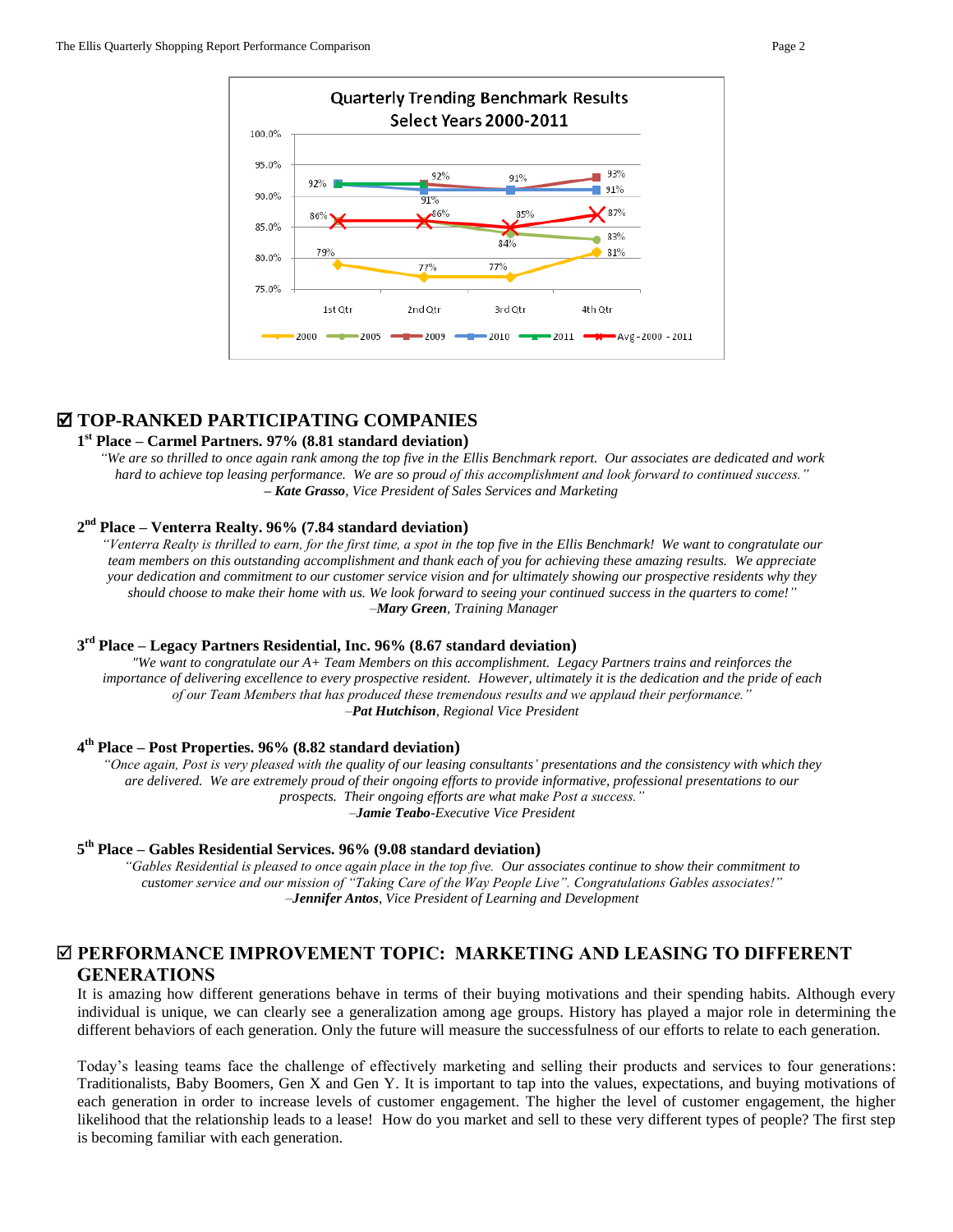#### **1. The Four Generations**

| <b>Generation</b>      | <b>Years Born</b> | <b>Sociological Environment Affecting Generational</b><br><b>Differences</b>    | Impact         |
|------------------------|-------------------|---------------------------------------------------------------------------------|----------------|
| <b>Traditionalists</b> | Before 1946       | Children of the Great Depression                                                | Survival       |
| <b>Baby Boomers</b>    | 1946-1964         | Born in the Post-World War II Baby Boom                                         | Stability      |
| Generation X           | 1965-1977         | Born after the Baby Boom (aka the MTV Generation)                               | <b>Balance</b> |
| <b>Generation Y</b>    | 1978-1995         | Children of times of uncertainty, political unrest, and<br>technological change | Connectivity   |

Once you are familiar with each generation, you can begin to effectively market to and connect with them.

#### **2. Effective Marketing**

- **Traditionalists:** Brag about any customer loyalty programs you may offer; show them you value their loyalty. Their family is important to them; provide solutions that will help their family. A combination of traditional marketing and some social media can be effective in reaching this group.
- **Baby Boomers:** When marketing to this group, answer these questions: What do you have to offer that could help them with their work/life balance? What cause do you have for them to embrace? Baby Boomers have high expectations concerning marketing and sales pitches. Do not use vague, mass marketing advertising with generic messages. Communicate the clear cut benefits of your product and/or services. Be prepared to live up to the promises made during the sales process.
- Generation X: This group tends to be skeptical of big business and is very sensitive when companies try to "sell" them. This generation is independent and resourceful. Use a straightforward approach. A marketing strategy that focuses on their wants and desires will do well. Gen X has learned to ignore the "marketing" racquet as much as possible. Thus, mass marketing and selling can fall on deaf ears. Their loyalty to a company or brand needs to be continually earned.
- **Generation Y:** This group is "savvy." As a result of all the media saturation this generation has experienced, it is increasingly difficult to catch their attention. On top of the visibility issue, they are tired of being sold to. Avoid any hype! Instead, use marketing messages that are straightforward and honest. The use of *direct* marketing rather than *mass* marketing works with well with them but a text message that mentions their name will not impress them. Members of Gen Y are in the know, and what they do not know they can easily access by a few taps of their touch screen. Creativity is the key to getting their attention.

#### **3. The Sales Connection**

Congratulations! Your marketing efforts have paid off and your potential renter has made contact. It is vital for leasing professionals to deliver exceptional service according to the customer's expectations. Here are a few points to consider in each step of the sales process (connect, needs, solutions, the close) when interacting with people of different generations.

| <b>Generation</b>   | Make a<br><b>Connection</b>           | <b>Uncover Needs</b>                                                        | <b>Present Solutions</b>              | <b>Close the Sale</b>                                     |  |  |
|---------------------|---------------------------------------|-----------------------------------------------------------------------------|---------------------------------------|-----------------------------------------------------------|--|--|
| Traditionalists     | Seeking new<br>experiences            | Do not assume you know what<br>they need                                    | Focus on what is important to<br>them | Avoid pressuring them for a<br>decision                   |  |  |
| <b>Baby Boomers</b> | Personalization,<br>high expectations | Do not assume anything about<br>them                                        | Create a positive experience          | Make them feel like they<br>have won something            |  |  |
| Generation X        | Sincerity, personal<br>connection     | Understand their lifestyle and<br>how they will use your<br>product/service | Do not try to "sell" them             | Be honest with them; they<br>will lease if they trust you |  |  |
| Generation Y        | Instant<br>communication              | Engage them in the process                                                  | Send a clear message                  | Give a great overall<br>experience                        |  |  |

Knowing who your customer is, what their needs are, and how to really relate to them is the most direct path to real customer enchantment. We thank you for your participation and feedback, which help make this report informative and a reliable resource. We hope you will find Ellis, Partners in Management Solutions to be not only the finest source for mystery shopping but a true partner in management solutions for your organization. Visit our new [website](http://www.epmsonline.com/) for more information!

Sincerely,

*Joanna Ellis*

Joanna Ellis, CAPS Chief Executive Officer

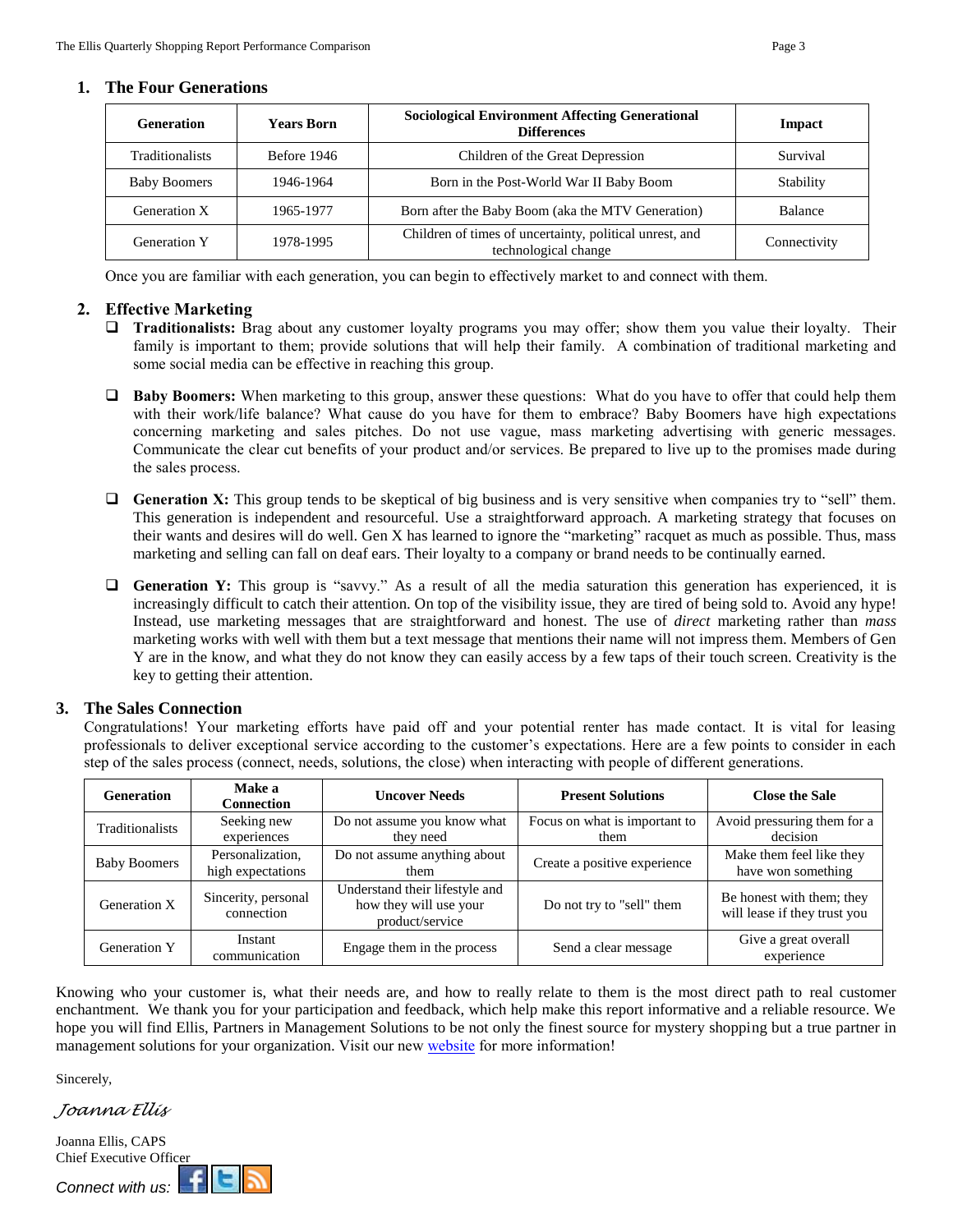## **ellis** | PARTNERS IN **SHOPPING REPORT PERFORMANCE COMPARISON MULTIFAMILY INDUSTRY BENCHMARKSECOND QUARTER, 2011**

|                                      | <b>TELEPHONE</b><br><b>PRESENTATION</b> |                                  | <b>ON-SITE</b><br><b>PRESENTATION</b> |                                            |                                    |                         |                                       |                             |                                 |                           |                                 |                          |                                                       |                                                           |
|--------------------------------------|-----------------------------------------|----------------------------------|---------------------------------------|--------------------------------------------|------------------------------------|-------------------------|---------------------------------------|-----------------------------|---------------------------------|---------------------------|---------------------------------|--------------------------|-------------------------------------------------------|-----------------------------------------------------------|
|                                      | Q1<br><b>Set Appt</b>                   | Q2<br>Telephone<br><b>Number</b> | Q3<br>First<br>Impression             | Q4<br>Identify<br>Specific<br><b>Needs</b> | Q5<br>Discuss/<br>Show<br>Property | Q6<br>Apt.<br>Condition | Q7<br>Feature/<br><b>Benefit Sell</b> | Q8<br>Overcome<br>Objection | Q9<br>Ask for<br><b>Deposit</b> | Q10<br>ease from<br>Agent | <b>CLIENT</b><br><b>AVERAGE</b> | <b>STD</b><br><b>DEV</b> | <b>Alliance Residential Company</b>                   | <b>Participating Companies</b><br><b>JMG Realty, Inc.</b> |
| QUESTION OVERALL<br><b>AVERAGE</b>   | 95.61%                                  | 84.60%                           | 95.47%                                | 93.01%                                     | 95.34%                             | 95.05%                  | 95.05%                                | 96.88%                      | 73.68%                          | 91.32%                    | 92%                             | 13.96                    | <b>Amli Residential</b>                               | <b>Kettler Management</b>                                 |
| <b>Carmel Partners</b>               | 97.98%                                  | 89.90%                           | 98.99%                                | 96.97%                                     | 98.99%                             | 98.99%                  | 98.99%                                | 98.99%                      | 88.89%                          | 97.98%                    | 97%                             | 8.81                     | <b>Apartment Trust of America</b>                     | <b>Laramar Group</b>                                      |
| <b>Venterra Realty</b>               | 98.44%                                  | 90.63%                           | 96.88%                                | 100.00%                                    | 100.00%                            | 96.88%                  | 96.88%                                | 100.00%                     | 85.94%                          | 98.44%                    | 96%                             | 7.84                     | <b>BH Management Services, Inc.</b>                   | Legacy Partners Residential, Inc.                         |
| Legacy Partners Residential,<br>Inc. | 100.00%                                 | 88.89%                           | 97.78%                                | 95.56%                                     | 100.00%                            | 97.78%                  | 95.56%                                | 97.78%                      | 88.89%                          | 93.33%                    | 96%                             | 8.67                     | <b>Bozzuto &amp; Associates</b>                       | <b>Madison Apartment Group, LP</b>                        |
| <b>Post Properties</b>               | 99.31%                                  | 93.06%                           | 97.92%                                | 96.53%                                     | 99.31%                             | 97.22%                  | 97.22%                                | 97.92%                      | 88.19%                          | 97.22%                    | 96%                             | 8.82                     | <b>BRE Properties</b>                                 | Pinnacle (PRMC)                                           |
| <b>Gables Residential Services</b>   | 97.63%                                  | 92.28%                           | 98.22%                                | 97.92%                                     | 98.81%                             | 95.25%                  | 99.11%                                | 98.52%                      | 89.02%                          | 95.55%                    | 96%                             | 9.08                     | Capreit                                               | <b>Post Properties</b>                                    |
| <b>CLIENT 6</b>                      | 97.01%                                  | 91.04%                           | 98.51%                                | 95.52%                                     | 98.51%                             | 95.52%                  | 98.51%                                | 98.51%                      | 91.04%                          | 97.01%                    | 96%                             | 11.93                    | <b>Capstone Real Estate</b>                           | <b>RAM Partners, LLC</b>                                  |
| <b>CLIENT 7</b>                      | 98.02%                                  | 94.06%                           | 97.03%                                | 98.02%                                     | 98.02%                             | 96.04%                  | 96.04%                                | 98.02%                      | 94.06%                          | 95.05%                    | 96%                             | 14.53                    | <b>Carmel Partners</b>                                | <b>SARES-REGIS Group</b>                                  |
| <b>CLIENT 8</b>                      | 100.00%                                 | 95.24%                           | 90.48%                                | 95.24%                                     | 97.62%                             | 95.24%                  | 100.00%                               | 95.24%                      | 92.86%                          | 90.48%                    | 95%                             | 8.04                     | <b>Colonial Properties Trust</b>                      | Sequoia Equities, Inc.                                    |
| <b>CLIENT 9</b>                      | 100.00%                                 | 80.81%                           | 100.00%                               | 98.99%                                     | 95.96%                             | 97.98%                  | 97.98%                                | 98.99%                      | 85.86%                          | 95.96%                    | 95%                             | 8.12                     | <b>Cottonwood Capital Property</b><br>Management, LLC | <b>Simpson Property Group</b>                             |
| <b>CLIENT 10</b>                     | 98.84%                                  | 90.70%                           | 96.51%                                | 95.35%                                     | 98.84%                             | 100.00%                 | 97.67%                                | 97.67%                      | 83.72%                          | 94.19%                    | 95%                             | 8.90                     | CTL Management, Inc.                                  | The Bainbridge Companies                                  |
| <b>CLIENT 11</b>                     | 100.00%                                 | 96.15%                           | 98.08%                                | 88.46%                                     | 100.00%                            | 94.23%                  | 94.23%                                | 96.15%                      | 86.54%                          | 96.15%                    | 95%                             | 9.39                     | <b>CWS Apartment Homes</b>                            | <b>TriBridge Residential</b>                              |
| <b>CLIENT 12</b>                     | 97.95%                                  | 89.73%                           | 95.21%                                | 97.26%                                     | 96.58%                             | 98.63%                  | 94.52%                                | 100.00%                     | 83.56%                          | 92.47%                    | 95%                             | 11.39                    | E & S Ring Corporation                                | <b>UDR</b>                                                |
| <b>CLIENT 13</b>                     | 92.59%                                  | 92.59%                           | 97.53%                                | 97.53%                                     | 100.00%                            | 97.53%                  | 100.00%                               | 96.30%                      | 72.84%                          | 92.59%                    | 94%                             | 9.18                     | <b>Fairfield Residential</b>                          | <b>Venterra Realty</b>                                    |
| <b>CLIENT 14</b>                     | 96.15%                                  | 94.23%                           | 98.08%                                | 100.00%                                    | 98.08%                             | 92.31%                  | 94.23%                                | 100.00%                     | 75.00%                          | 96.15%                    | 94%                             | 10.37                    | <b>Gables Residential</b>                             | <b>Waterton Residential</b>                               |
| <b>CLIENT 15</b>                     | 96.49%                                  | 84.21%                           | 92.98%                                | 91.23%                                     | 98.25%                             | 98.25%                  | 98.25%                                | 98.25%                      | 87.72%                          | 94.74%                    | 94%                             | 10.83                    | <b>Greystar Management Services</b>                   | <b>Weidner Apartment Homes</b>                            |
| <b>CLIENT 16</b>                     | 97.75%                                  | 98.88%                           | 95.51%                                | 96.63%                                     | 92.13%                             | 98.88%                  | 93.26%                                | 100.00%                     | 79.78%                          | 91.01%                    | 94%                             | 12.06                    | Guardian Management, LLC                              | <b>Western National Property Management</b>               |
| <b>CLIENT 17</b>                     | 96.15%                                  | 88.08%                           | 95.00%                                | 91.54%                                     | 97.31%                             | 96.54%                  | 96.54%                                | 95.38%                      | 82.69%                          | 95.77%                    | 94%                             | 12.63                    | <b>IMT Residential</b>                                | Windsor Property Management Co / GID                      |
| <b>CLIENT 18</b>                     | 94.12%                                  | 84.31%                           | 98.04%                                | 98.04%                                     | 94.12%                             | 90.20%                  | 94.12%                                | 100.00%                     | 68.63%                          | 94.12%                    | 92%                             | 11.20                    |                                                       |                                                           |
| <b>CLIENT 19</b>                     | 96.99%                                  | 84.21%                           | 95.49%                                | 90.23%                                     | 95.49%                             | 96.99%                  | 97.74%                                | 98.50%                      | 70.68%                          | 91.73%                    | 92%                             | 13.59                    |                                                       | * Representing 4,103 shopping reports                     |

**Benchmark 1st Place Company**

**Carmel PartnersKate Grasso**

**Vice President of Sales Services and Marketing**

*"We are so thrilled to once again rank among the top five in the EPMS Benchmark report. Our associates are dedicated and work hard to achieve top leasing performance. We are so proud of this accomplishment and look forward to continued success."*